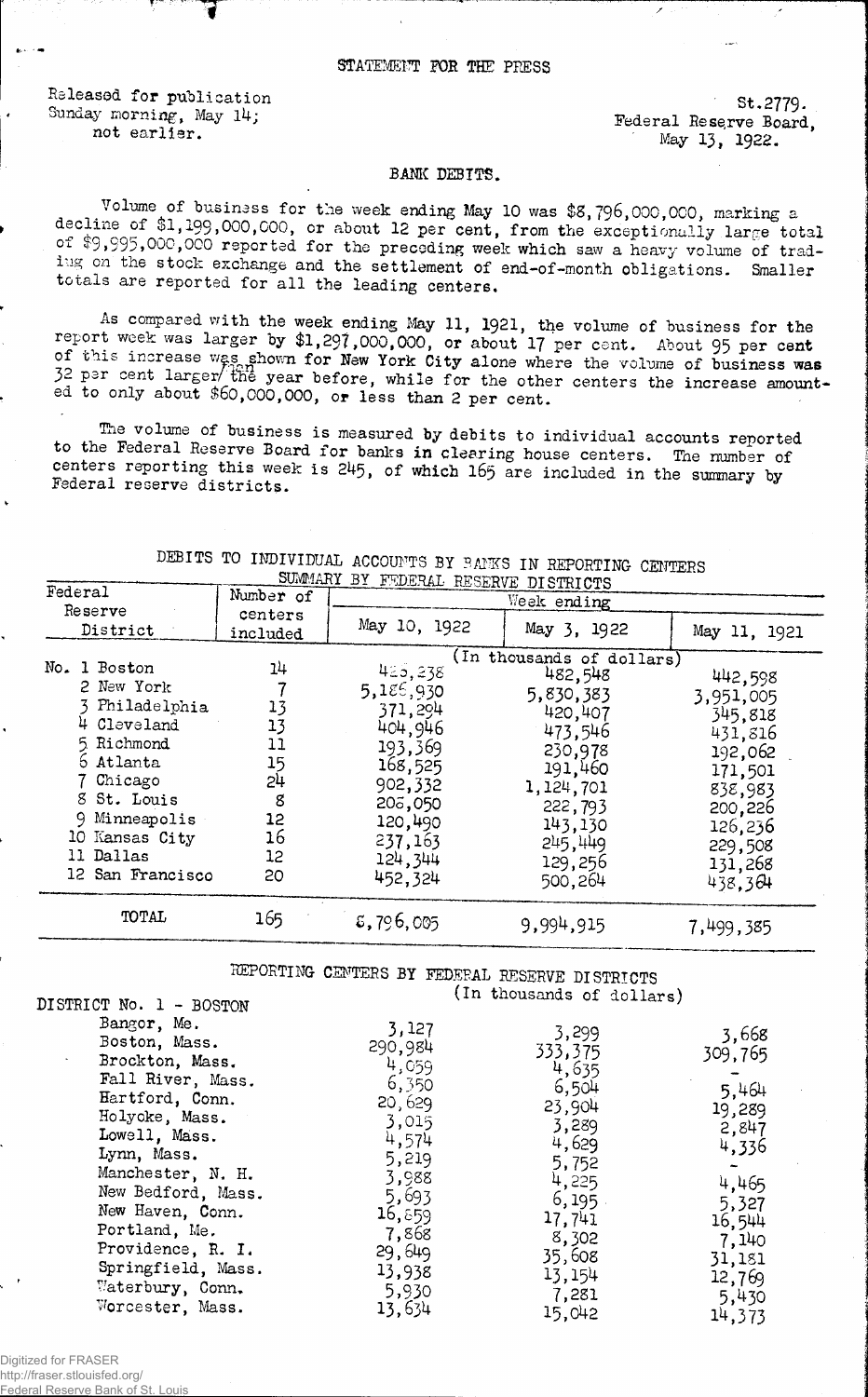|                                      |                 | DEBITS TO INDIVIDUAL ACCOUNTS BY BANKS IN REPORTING CENTERS | 00.61129       |
|--------------------------------------|-----------------|-------------------------------------------------------------|----------------|
|                                      | May 10, 1922    | Week ending<br>May 5, 1922                                  | May 11, 1921   |
|                                      |                 | (In thousands of dollars)                                   |                |
| DISTRICT No. 2 - NEW YORK            |                 |                                                             |                |
| Albany, N.Y.                         | 20,349          | 38,632                                                      | 30,081         |
| Binghamton, N.Y.                     | 4,482           | 4,257                                                       | 3,691          |
| Buffalo, N.Y.                        | 57,935          | 61,107                                                      | 53,446         |
| Elmira, N.Y.                         | 3,097           | 3,243                                                       |                |
| Jamestown, N.Y.                      | 3,738           | 3,649                                                       |                |
| Montclair, N. J.                     | 2,668           | 2,875                                                       |                |
| Newark, N. J.                        | 49,192          | 66,878                                                      |                |
| New York, N.Y.                       | 5,056,477       | 5,673,806                                                   | 3,819,830      |
| No. New Jersey Clearing              |                 | .36,483                                                     |                |
| House Association                    | 30,428          | 5,810                                                       | 5,023          |
| Passaic, N. J.                       | 5,710           | 32,398                                                      | 25,025         |
| Rochester, N.Y.                      | 29,086          | 2,730                                                       |                |
| Stamford, Conn.                      | 2,537<br>12,891 | 14,373                                                      | 13,909         |
| Syracuse, N.Y.                       |                 |                                                             |                |
| DISTRICT No. 3 - PHILADELPHIA        | 5,801           | 6,701                                                       |                |
| Allentown, Pa.                       | 2,990           | 3,165                                                       | 2,896          |
| Altoona, Pa.<br>Camden, N. J.        | 11,235          | 10,535                                                      |                |
| Chester, Pa.                         | 3,901           | 7,750                                                       | 4,398          |
| Harrisburg, Pa.                      | 7,427           | 7,604                                                       | 5,817          |
| Hazleton, Pa.                        | 1,966           | 2,480                                                       |                |
| Johnstown, Pa.                       | 4,441           | 5,200                                                       | 5,160          |
| Lancaster, Pa.                       | 5,142           | 4,624                                                       | 4,579          |
| Lebanon, Pa.                         | 1,271           | 1,376                                                       |                |
| Norristown, Pa.                      | 739             | 815                                                         |                |
| Philadelphia, Pa.                    | 291,927         | 331,495                                                     | 263,674        |
| Reading, Pa.                         | 7,525           | 7,868                                                       | 8,920          |
| Scranton, Pa.                        | 12,326          | 13,538                                                      | 17,267         |
| Trenton, N. J.                       | 12,280          | 11,943                                                      | 10,234         |
| Wilkes-Barre, Pa.                    | 7,567           | 8,585                                                       | 8,001          |
| Williamsport, Pa.                    | 4,301           | 4,595                                                       | 4,053<br>7,264 |
| Wilmington, Del.                     | 7,612           | 9,618                                                       |                |
| York, Pa.                            | 3,765           | 4,372                                                       | 3,555          |
| DISTRICT No. 4 - CLEVELAND           |                 |                                                             |                |
| Arron, Ohio                          | 11,282          | 13,898                                                      | 16,534         |
| Butler, Pa.                          | 2,490           | 2,641                                                       |                |
| Canton, Ohio                         | 7,352           | 8,675                                                       | 56,392         |
| Cincinnati, Ohio                     | 62,827          | 66,933                                                      | 125,837        |
| Cleveland, Ohio                      | 104,465         | 123,967<br>30,042                                           | 25,469         |
| Columbus, Ohio<br>Connellsville, Pa. | 29,369<br>1,037 | 1,115                                                       |                |
| Dayton, Ohio                         | 9,846           | 13, 148                                                     | 11,955         |
| Erie, Pa.                            | 5,999           | 6,356                                                       | 6,035          |
| Greensburg, Pa.                      | 3,921           | 5,092                                                       | 3,316          |
| Homestead, Pa.                       | 886             | $979 -$                                                     |                |
| Lexington, Ky.                       | 4,211           | 4,548                                                       | 3,884          |
| Lima, Ohio                           | 2,966           | 3,133                                                       |                |
| Lorain, Ohio                         | 996             | 957                                                         |                |
| New Brighton, Pa.                    | 2,004           | 2,115                                                       |                |
| Oil City, Pa.                        | 3,331           | 3,700                                                       | 2,328          |
| Pittsburgh, Pa.                      | 144,944         | 179,322                                                     | 158,775        |
| Springfield, Ohio                    | 3,724           | 3,884                                                       | 3,939          |
| Toledo, Ohio                         | 33,518          | 32,813                                                      |                |
| Warren, Ohio                         | 1,896           | 2,591                                                       |                |
| Wheeling, W. Va.                     | 8,858           | 9,210                                                       | 6,957          |
| Youngstown, Ohio                     | 12,169          | 13,446                                                      | 10,395         |
| Zanesville, Ohio                     | 2,233           | 2,473                                                       |                |

DEBITS TO INDIVIDUAL, ACCOUNTS BY BANKS IN REPORTING CENG?ERS St. 2779a

 $\bar{\psi}$ 

 $\ddot{\phantom{0}}$ 

ļ,

 $\ddot{\phantom{0}}$ 

 $\ddot{\phantom{1}}$ 

ż

 $\ddot{\phantom{a}}$ 

 $\ddot{\phantom{0}}$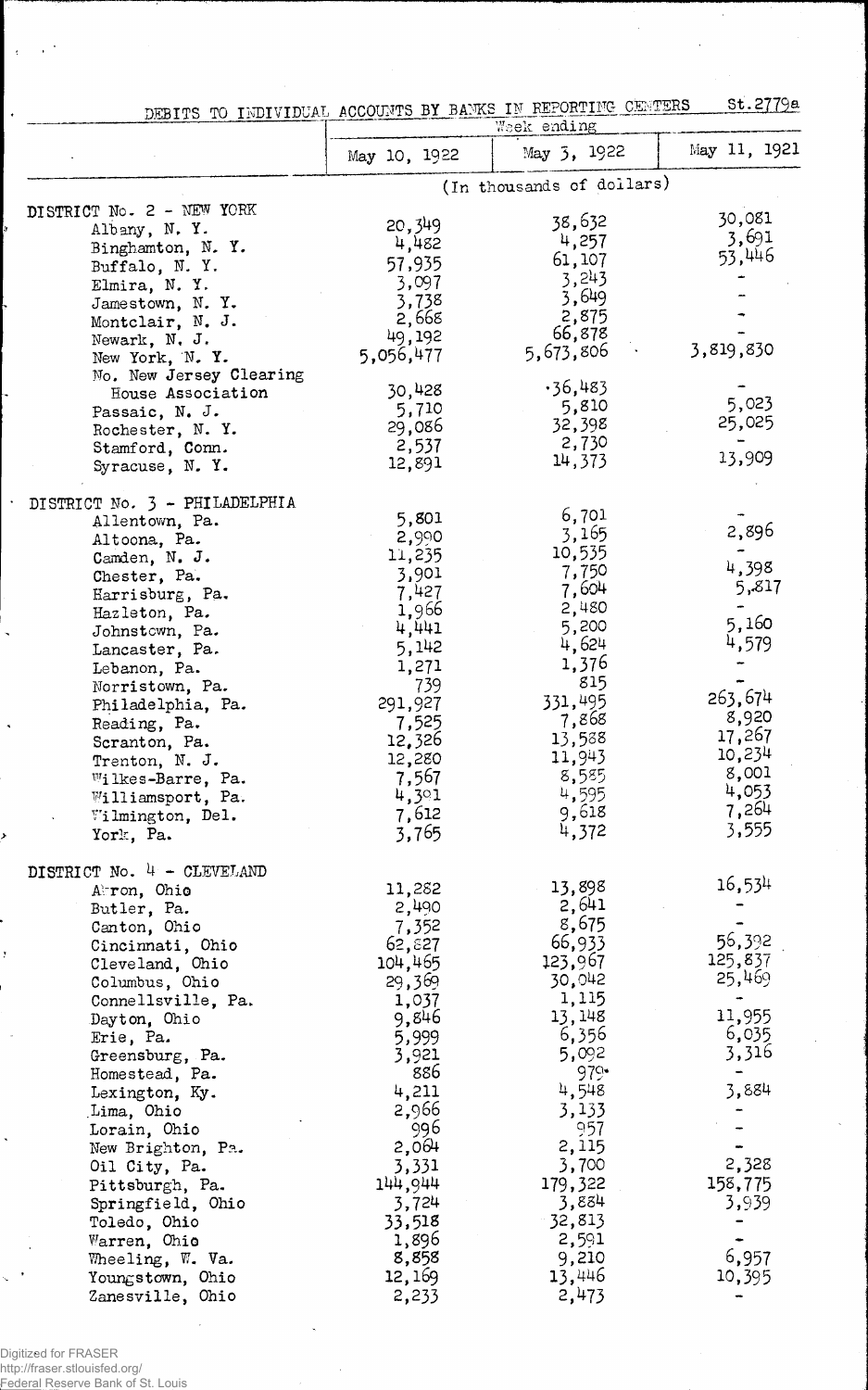|  | DEBITS TO INDIVIDUAL ACCOUNTS BY DANKS IN REPORTING CENTERS (CO.C.) |  |  |  | St.2779b |  |
|--|---------------------------------------------------------------------|--|--|--|----------|--|
|  |                                                                     |  |  |  |          |  |

...

l,

|                           |              | Week ending               |              |
|---------------------------|--------------|---------------------------|--------------|
|                           | May 10, 1922 | May 3, 1922               | May 11, 1921 |
|                           |              | (In thousands of dollars) |              |
| DISTRICT No. 5 - RICHMOND |              |                           |              |
| Asheville, N. C.          | 4,393        | 4,293                     |              |
| Baltimore, Md.            | 79,517       | 97, 343                   | 86,387       |
| Charleston, S. C.         | 6,200        | 6,599                     | 5,468        |
| Charleston, W. Va.        | 6,040        | 6,411                     |              |
| Charlotte, N. C.          | 5,620        | 8,349                     | 5,067        |
| Columbia, S. C.           | 4,513        | 5,492                     | 4,979        |
| Cumberland, Md.           | 2,019        | 2,137                     |              |
| Danville, Va.             | 1,903        | 1,531                     |              |
| Greensboro, N. C.         | 2,691        | 3,964                     |              |
| Greenville, S. C.         | 2,890        | 3,379                     | 3,049        |
| Hagerstown, Md.           | 2,244        | 1,993                     |              |
| Huntington, W. Va.        | 4,214        | 4,287                     | 5,315        |
| Lynchburg, Va.            | 4,510        | 3,856                     |              |
| Newport News, Va.         | 1,549        | 1,651                     |              |
| Norfolk, Va.              | 15,324       | 17,840                    | 12,190       |
| Raleigh, N. C.            | 3,900        | 4,500                     | 4,400        |
| Richmond, Va.             | 23,620       | 27,169                    | 23,571       |
| Roanoke, Va.              | 4,802        | 5,067                     |              |
| Spartanburg, S. C.        | 1,822        | 1,932                     |              |
| Washington, D. C.         | 43,546       | 50,737                    | 36,781       |
| Wilmington, N. C.         | 4,025        | 5,283                     | 4,855        |
| Winston-Salem, N. C.      | 4,206        | 11,664                    |              |
| DISTRICT No. 6 - ATLANTA  |              |                           |              |
| Albany, Ga.               | 780          | 960                       |              |
| Atlanta, Ga.              | 23,683       | 28,917                    | 22,864       |
| Augusta, Ga.              | 5,401        | 6,010                     | 4,045        |
| Birmingham, Ala.          | 15,850       | 17,777                    | 12,771       |
| Brunswick, Ga.            | 631          | 510                       |              |
| Chattanooga, Tenn.        | 6,112        | 6,507                     | 7,717        |
| Columbus, Ga.             | 2,200        | 2,432                     |              |
| Cordele, Ga.              | 222          | 251                       |              |
| Dothan, Ala.              | 490          | 518.                      |              |
| Elberton, Ga.             | 279          | 237                       |              |
| Jackson, Miss.            | 2,328        | 1,825                     |              |
| Jacksonville, Fla.        | 12,373       | $15,750^{\circ}$          | 10,942       |
| Knoxville, Tenn.          | 5,307        | 6,075                     | 6,276        |
| Macon, Ga.                | 3,418        | 4,017                     | 3,902        |
| Meridian, Miss.           | 1,836        | 2,077                     |              |
| Mobile, Ala.              | 5,256        | 6,804                     | 5,972        |
| Montgomery, Ala.          | 3,274        | 3,951                     | 5,442        |
| Nashville, Tenn.          | 14,570       | 15, 159                   | 20,552       |
| Newnan, Ga.               | 337          | 306                       |              |
| New Orleans, La.          | 55,354       | 59,704                    | 51,531       |
| Pensacola, Fla.           | 1,354        | 1,791                     | 1,446        |
| Savannah, Ga.             | 9,200        | 10, 144                   | 10,005       |
| Tampa, Fla.               | 6,124        | 7,574                     | 6,676        |
| Valdosta, Ga.             | 899          | 892                       |              |
| Vicksburg, Miss.          | 1,249        | 1,280                     | 1,360        |

Digitized for FRASER http://fraser.stlouisfed.org/ Federal Reserve Bank of St. Louis

 $\ddot{\phantom{0}}$ 

 $\ddot{\phantom{0}}$ 

J.

 $\bar{t}$ Ų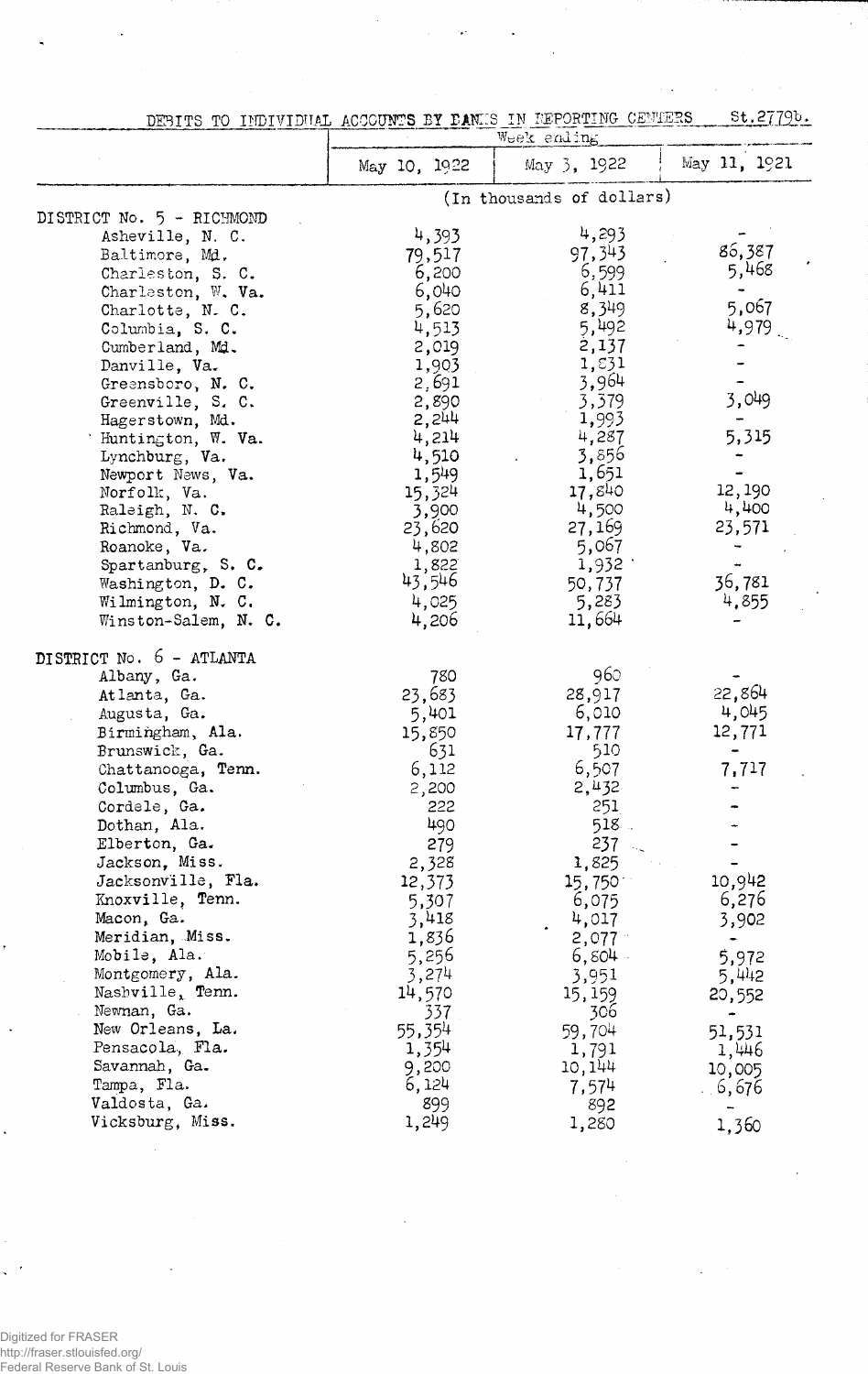DEBITS TO INDIVIDUAL ACCOUNTS BY BANKS IN REPORTING CENTERS Week ending St.2779c. May 10. 1922 May 3. 1Q22 DISTRICT No. 7 - CHICAGO Adrian, Mich. Aurora, 111. Bay City, Mich. Bloomington, Ill. Cedar Rapids, Iowa Chicago, Ill. Danville, Ill. Davenport, Iowa Decatur, Ill. Des Moines, Iowa Detroit, Mich. Dubuque, Iowa Flint, Mich. Fort Wayne, Ind. Gary, Ind. Grand Rapids, Mich. Indianapolis, Ind. Jackson, Mich. Kalamazoo, Mich. Lansing, Mich. Mason City, Iowa Milwaukee, Wis. Moline, 111. Muscatine, • Iowa Oshkosh, Wis. Peoria, 111. Rockford, 111. Sioux City, Iowa South Bend, Ind. Springfield, 111. Waterloo, Iowa DISTRICT No. 8 - ST. LOUIS East St. Louis and (in thousands of dollars) 723 502 2,875 2,671  $\cdot$  2,340 2,402<br>5,032 5,19S 5,032 579,331 774,930 2,500<br>8,169 **7,821** 8,169 2,955 3,490 3,490<br>16,320 107,645 122,096  $\frac{3}{2}$ ,  $\frac{105}{2}$  2,  $\frac{300}{2}$  $\begin{array}{ccc} 3,105 & 2,000 \\ 6,060 & 6,905 \\ 6,807 & 7,543 \\ 2,129 & 3,720 \end{array}$ 6,S07 7,543  $3,720$ <br> $14,577$  $14,273$   $14,577$ 34,147 29,792 3,620 4,279 3,991 4,588 6,001 7,023 2,414 2,719 52,350 58,306  $2,138$   $3,301$ 1,492 1,150 2,011 2,400 9,431 9,999  $^{4}$ , 57 1 5, 74 1 14,858 18,729 8,0<sub>2</sub>1 5,379 5,068 6,4l4 3,257 3,556 May 11, 1921 Nat'l. Stock Yards, Ill. 10,276 8,913<br>Evansville, Ind. 7,015 6,157<br>Greenville, Miss. 969 858<br>Helena, Ark. 947 969 858 Evansville, Ind. 7,015 6,157 Greenville, Miss. <sup>969</sup> <sup>858</sup>  $He$ lena, Ark.  $90$ <br> $947$   $890$ Little Rock, Ark.  $9,400$  8,934 Louisville, Ky.  $30,233$   $34,448$ Memphis, Tenn. 27,552 22,801 Owensboro, Ky. 1,151 1,105 Quincy, Ill. 2,093 2,640 St. Louis, Mo. 118,527 135,969  $Springfield, Mo.$  2,954  $2,954$  2,951 DISTRICT No. 9 - MINNEAPOLIS Aberdeen, S. D. 1,245 1,242 Billings, Mont. 1,477 1,646 Dickinson, N. D. 222 223 271 Duluth, Minn. 17, 745 19, 361  $F\text{arg}\phi$ , N. D.  $2,595$  3,030 Grand Forks, N. D. 1,461 1,560 Great Falls, Mont.  $1,298$   $1,322$ Fargo, N. D.<br>
Crand Forks, N. D.<br>
Creat Falls, Mont.<br>
Helena, Mont.<br>
Jamestown, N. D.<br>
Letter 2,468<br>
2,468<br>
2,335<br>
2,335<br>
2,468<br>
2,335<br>
408 Jamestown, N. D. 505 505 408 Lewistown, Mont. 721 751 Lewistown, Mont.<br>
Minneapolis, Minn. 61,160 70,996<br>
Minot, N. D. 730 771 Minot, N. D. 730 771<br>Redwing, Minn. 436 465 Redwing, Minn.  $436$   $465$  $( *24, 691)30, 239$   $(*35,406)41, 734$ <br>3, 646 Sioux Falls, S. D.  $3,475$  3,  $646$ Sioux Falls, S. D. 3,475<br>
Superior, Wis. 1,851 1,666<br>
Winona, Minn. 1,024 920 2,216 2,031 9,532 549,332<br>549,396 7,286 2,970 18,773 82,556 2,915 4,359 6,657 16,672 33,483 3,064 3, SOI 5,018 49,517 2,052 8,488 5,587 8,234 6,676 5,249 2,451 8,740 4,764 9,554 29,752 21,497 2,523 120,871 2,525 1,376 1,788 14,574 2,837 1,146 1,646 2,051 **63,700** 30,054 3,900

♦Debits of banks which submitted reports in 1921.

2,130 1,034

 $W$ inona, Minn,  $1,024$  920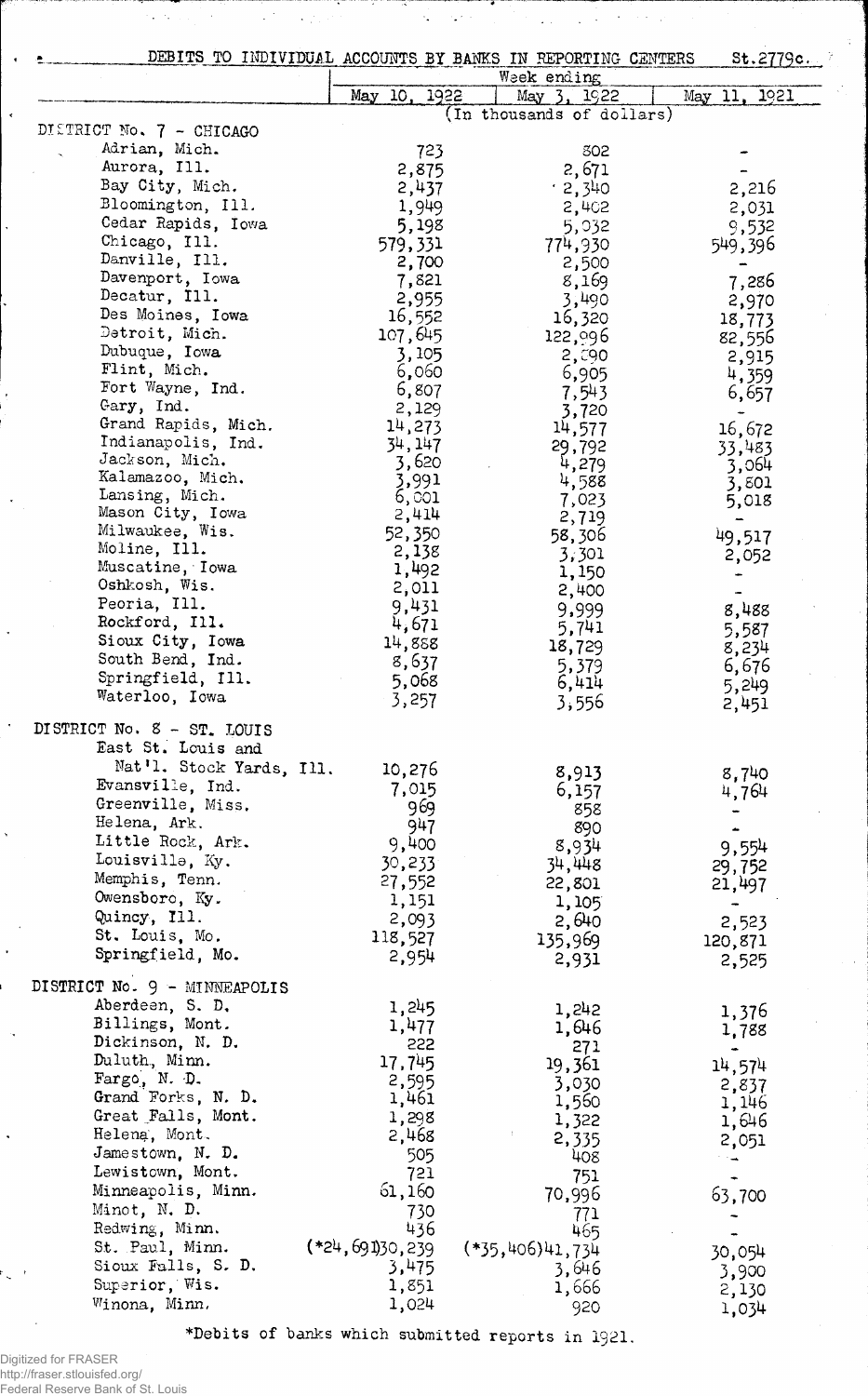|  | DEBITS TO INDIVIDUAL ACCOUNTS BY BANKS IN REPORTING CENTERS |  |  |  | St.2779d.<br>and the comparative comparative comparative comparative of the company of the company of the company of the company of the company of the company of the company of the company of the company of the company of the company o |
|--|-------------------------------------------------------------|--|--|--|---------------------------------------------------------------------------------------------------------------------------------------------------------------------------------------------------------------------------------------------|
|  |                                                             |  |  |  |                                                                                                                                                                                                                                             |

|                               | Week ending  |                           |                |  |  |  |  |
|-------------------------------|--------------|---------------------------|----------------|--|--|--|--|
|                               | May 10, 1922 | May 3, 1922               | May 11, 1921   |  |  |  |  |
|                               |              | (In thousands of dollars) |                |  |  |  |  |
| DISTRICT No. 10 - KANSAS CITY |              |                           |                |  |  |  |  |
| Atchison, Kans.               | 1,317        | 1,240                     | 1,177          |  |  |  |  |
| Bartlesville, Okla.           | 2,579        | 3,059                     | 2,060          |  |  |  |  |
| Casper, Wyo.                  | 3,129        | 3,901                     |                |  |  |  |  |
| Cheyenne, Wyo.                | 1,480        | 1,993                     | 2,004          |  |  |  |  |
| Colorado Springs, Colo.       | 2,689        | 2,695                     | 2,447          |  |  |  |  |
| Denver, Colo.                 | 32,159       | 33,758                    | 29,942         |  |  |  |  |
| Fremont, Neb.                 | 817          | 860                       |                |  |  |  |  |
| Grand Island, Neb.            | 1,267        | 1,185                     |                |  |  |  |  |
| Grand Junction, Colo.         | 715          | 583                       |                |  |  |  |  |
| Guthrie, Okla.                | 546          | 585                       |                |  |  |  |  |
| Hutchinson, Kans.             | 2,464        | $2, \mathcal{E}09$        |                |  |  |  |  |
| Independence, Kans.           | 1,756        | 2,403                     |                |  |  |  |  |
| Joplin, Mo.                   | 2,358        | 2,365                     | 1,999          |  |  |  |  |
| Kansas City, Kans.            | 3,186        | 3,527                     | 3,387          |  |  |  |  |
| Kansas City, Mo.              | 65,154       | 65,246                    | 66,827         |  |  |  |  |
| Lawrence, Kans.               | 950          | 1,129                     |                |  |  |  |  |
| McAlester, Okla.              | 924          | 793                       |                |  |  |  |  |
| Muskogee, Okla.               | 5,237        | 5,243                     | 4,109          |  |  |  |  |
| Oklahoma City, Okla.          | 21,401       | 20,374                    | 21,156         |  |  |  |  |
| Okmulgee, Okla.               | 1,738        | 1,627                     |                |  |  |  |  |
| Omaha, Neb.                   | 46,985       | 45,515                    | 42,221         |  |  |  |  |
| Parsons, Kans.                | -786         | 835                       |                |  |  |  |  |
| Pittsburg, Kans.              | 1,100        | 1,022                     |                |  |  |  |  |
| Pueblo, Colo.                 | 4,150        | 3,021                     | 4,239          |  |  |  |  |
| St. Joseph, Mo.               | 14,414       | 15,650                    | 14,630         |  |  |  |  |
| Topeka, Kans.                 | 3,801        | 3,050                     | 3,802          |  |  |  |  |
| Tulsa, Okla.                  | 18,552       | 28,929                    | 20,549         |  |  |  |  |
| Wichita, Kans.                | 11,691       | 9,784                     | 8,959          |  |  |  |  |
| DISTRICT No. 11 - DALLAS      |              |                           |                |  |  |  |  |
| Albuquerque, N. M.            | 2,012        | 2,500                     |                |  |  |  |  |
| Austin, Tex.                  | 3,748        | 2,920                     |                |  |  |  |  |
| Beaumont, Tex.                | 3,094        | 3,248                     | 3,491          |  |  |  |  |
| Corsicana, Tex.               | 995          | 801                       | 3,415          |  |  |  |  |
| Dallas, Tex.                  | 30,257       | 33,138                    |                |  |  |  |  |
| El Paso, Tex.                 | 7,208        | 6,949                     | 32,027         |  |  |  |  |
| Ft. Worth, Tex.               | 23,918       | 24,944                    | 7,622          |  |  |  |  |
| Galveston, Tex.               | 12,449       | 12,041                    | 17,650         |  |  |  |  |
| Houston, Tex.                 | 23,500       | 25,359                    | 22,757         |  |  |  |  |
| Roswell, N. M.                | 544          | 546                       | 23,931         |  |  |  |  |
| San Antonio, Tex.             | 6,559        |                           |                |  |  |  |  |
| Shreveport, La.               | 7,630        | 5,754                     | 6,583          |  |  |  |  |
| Texarkana, Tex.               | 1,172        | 7,785<br>1,618            | 7,146          |  |  |  |  |
| Tucson, Ariz.                 | 1,741        |                           | 1,504          |  |  |  |  |
| Waco, Tex.                    | 3,068        | 2,275<br>3,225            | 1,935<br>3,207 |  |  |  |  |

Digitized for FRASER http://fraser.stlouisfed.org/ Federal Reserve Bank of St. Louis